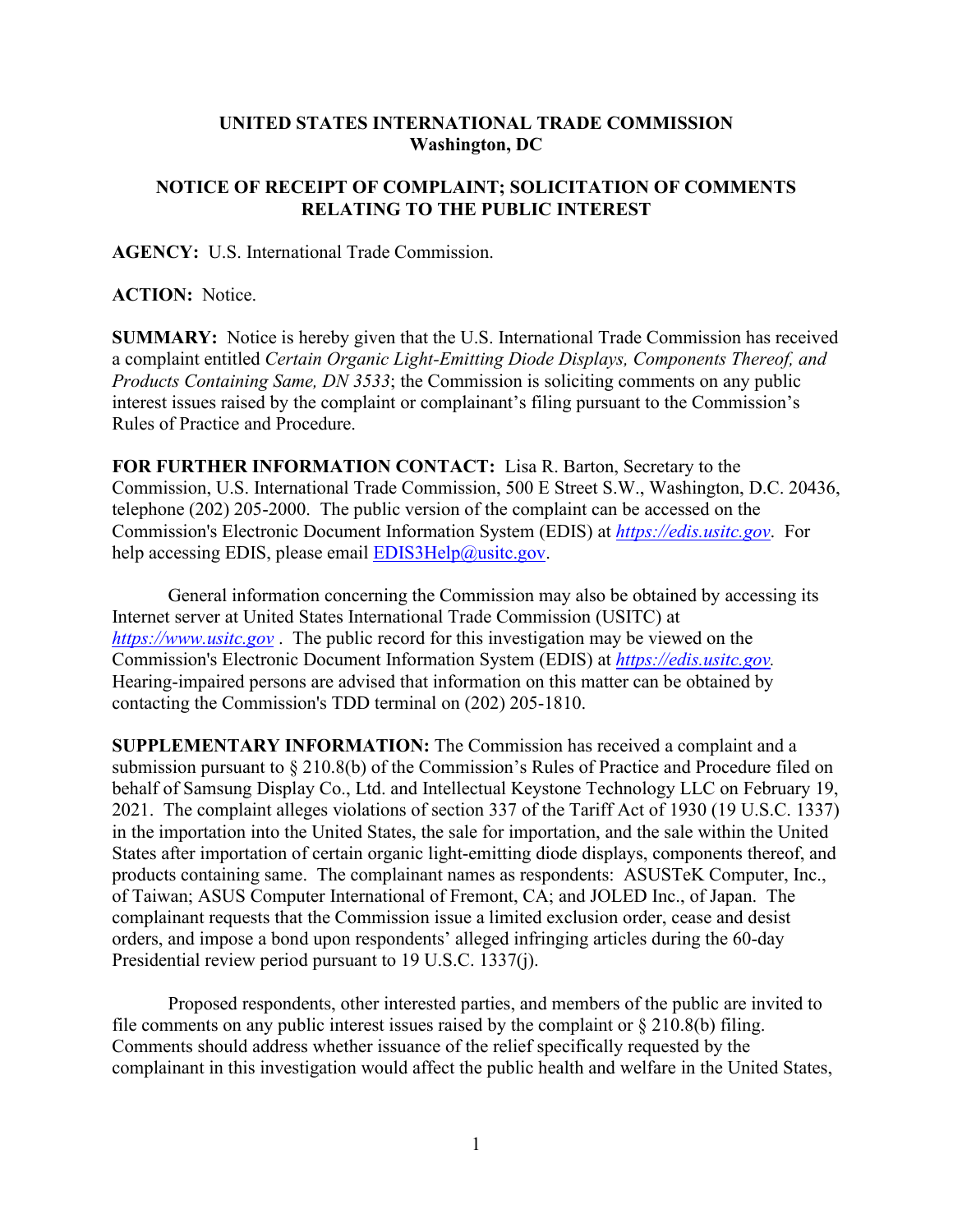competitive conditions in the United States economy, the production of like or directly competitive articles in the United States, or United States consumers.

In particular, the Commission is interested in comments that:

- (i) explain how the articles potentially subject to the requested remedial orders are used in the United States;
- (ii) identify any public health, safety, or welfare concerns in the United States relating to the requested remedial orders;
- (iii) identify like or directly competitive articles that complainant, its licensees, or third parties make in the United States which could replace the subject articles if they were to be excluded;
- (iv) indicate whether complainant, complainant's licensees, and/or third party suppliers have the capacity to replace the volume of articles potentially subject to the requested exclusion order and/or a cease and desist order within a commercially reasonable time; and
- (v) explain how the requested remedial orders would impact United States consumers.

Written submissions on the public interest must be filed no later than by close of business, eight calendar days after the date of publication of this notice in the Federal Register. There will be further opportunities for comment on the public interest after the issuance of any final initial determination in this investigation. Any written submissions on other issues must also be filed by no later than the close of business, eight calendar days after publication of this notice in the Federal Register. Complainant may file replies to any written submissions no later than three calendar days after the date on which any initial submissions were due. No other submissions will be accepted, unless requested by the Commission. Any submissions and replies filed in response to this Notice are limited to five (5) pages in length, inclusive of attachments.

Persons filing written submissions must file the original document electronically on or before the deadlines stated above. Submissions should refer to the docket number ("Docket No. 3533") in a prominent place on the cover page and/or the first page. (*See* Handbook for Electronic Filing Procedures, [Electronic Filing Procedures](https://www.usitc.gov/documents/handbook_on_filing_procedures.pdf)<sup>[1](#page-1-0)</sup>). Please note the Secretary's Office will accept only electronic filings during this time. Filings must be made through the Commission's Electronic Document Information System (EDIS, *[https://edis.usitc.gov](https://edis.usitc.gov/)*.) No inperson paper-based filings or paper copies of any electronic filings will be accepted until further notice. Persons with questions regarding filing should contact the Secretary at [EDIS3Help@usitc.gov.](mailto:EDIS3Help@usitc.gov)

<span id="page-1-0"></span><sup>1</sup> Handbook for Electronic Filing Procedures: *[https://www.usitc.gov/documents/handbook\\_on\\_filing\\_procedures.pdf](https://www.usitc.gov/documents/handbook_on_filing_procedures.pdf)*